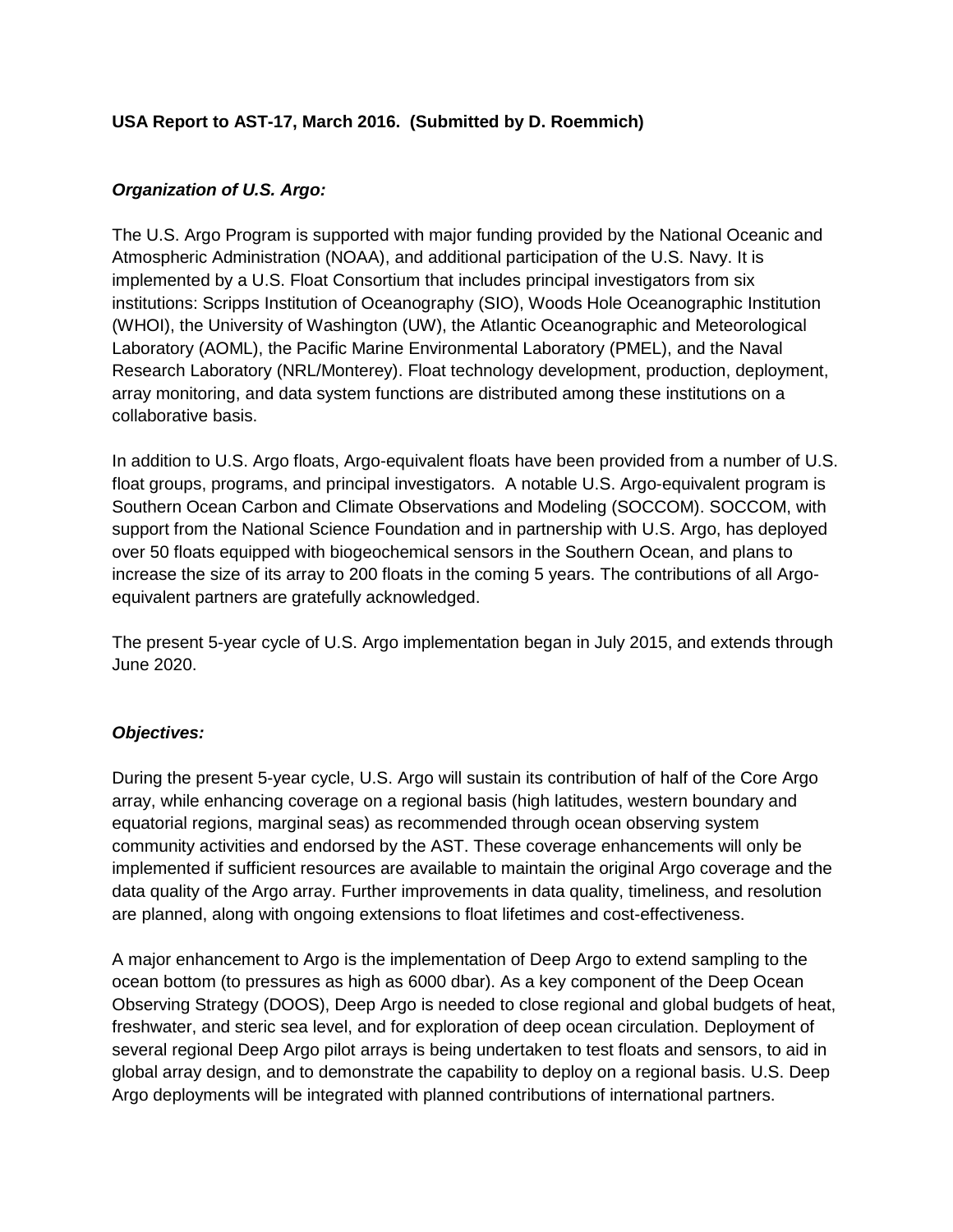## *Support level:*

The support level for U.S. Argo is determined on a year-to-year basis. Support levels for Core U.S. Argo have remained approximately flat since 2004, during which time the number of floats deployed has diminished by about 11 floats per year due to inflation. Through technology improvements leading to increases in the mean lifetime of floats, the number of active U.S.floats remains approximately equal to the high levels of about 1800 floats achieved since 2008. However, the present number of yearly deployments is not sufficient to maintain U.S. Argo (Fig 1). A possible augmentation by about 46 floats in 2016 (Yellow triangle in Fig 1) is under consideration to begin to mitigate this shortfall.



*Fig. 1: Yearly deployments by the United States Argo Program through December 2015 with and without a possible one-time, 46-float augmention in 2016. The figure also includes a projection of the number of active U.S. Argo Program floats, and of deployments based on 3.5% inflation. The number of active U.S. Argo Program floats in the Core array is projected to drop below 1,500 in 2018-19 without the augmentation and 2019-20 with the augmentation. The number of deployments necessary to maintain 1,500 active floats is 357 annually.*

Support for U.S. Argo includes float production and deployment, technology improvement, communications, data system development and implementation for real-time and delayed-mode data streams, and participation in international Argo coordination, Regional Centers, and outreach activities.

Since 2011, U.S. Argo has been supported for development and testing of Deep Argo floats. These instruments profile to pressures as great as 6000 dbar, and are capable of more than 100 cycles. Successful prototype float deployments were carried out in 2013 – 2015, including 2 Deep SOLO instruments that were deployed in June 2014 by RV Tangaroa, completing about 110 profiles each, to depths of about 5700 m, before being recovered in September 2015. Deployment of regional pilot arrays began in the SW Pacific Basin in late 2015, and is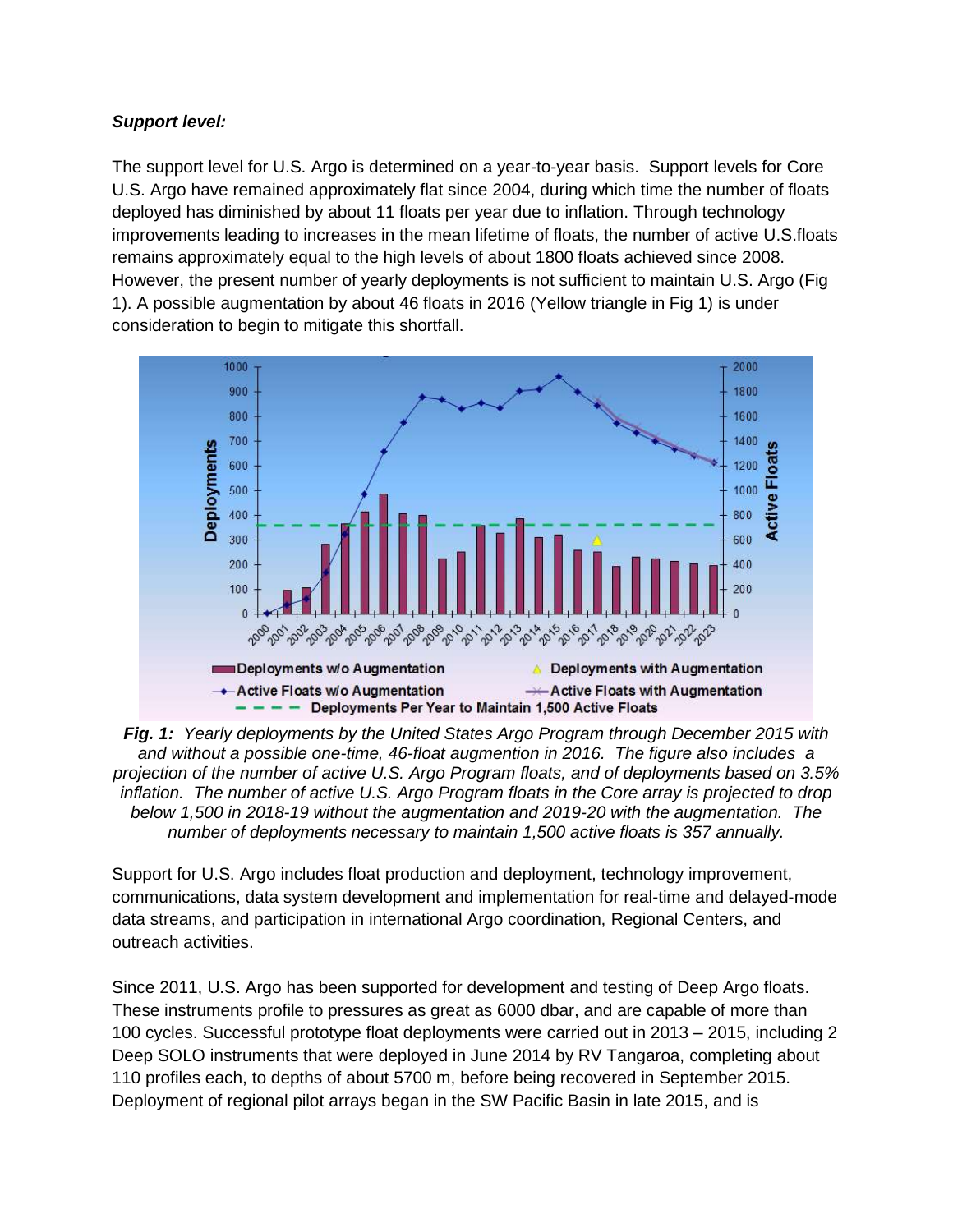continuing in 2016 (Fig. 2). U.S. Argo was a sponsor of the international Deep Argo Implementation Workshop in May 2015.



*Fig 2 The SW Pacific regional Deep Argo array including Deep SOLO (blue) and Deep APEX (red) floats. Floats 6012 and 6013 will be deployed in May 2016; all others are presently active. Additional Deep Argo floats may be added to this array. See<http://sio-argo.ucsd.edu/deep.html> .* 

### *Status:*

As of March, 2016, there are 2142 active U.S. Floats (source AIC) and these have completed an average of 152 cycles. Of the active floats (Fig 3), 1921 are provided by the U.S. Argo Program and 221 by partnering Argo-equivalent programs.



*Fig 3 Positions of 2151 active U.S. floats (green dots) as of February 2016.*